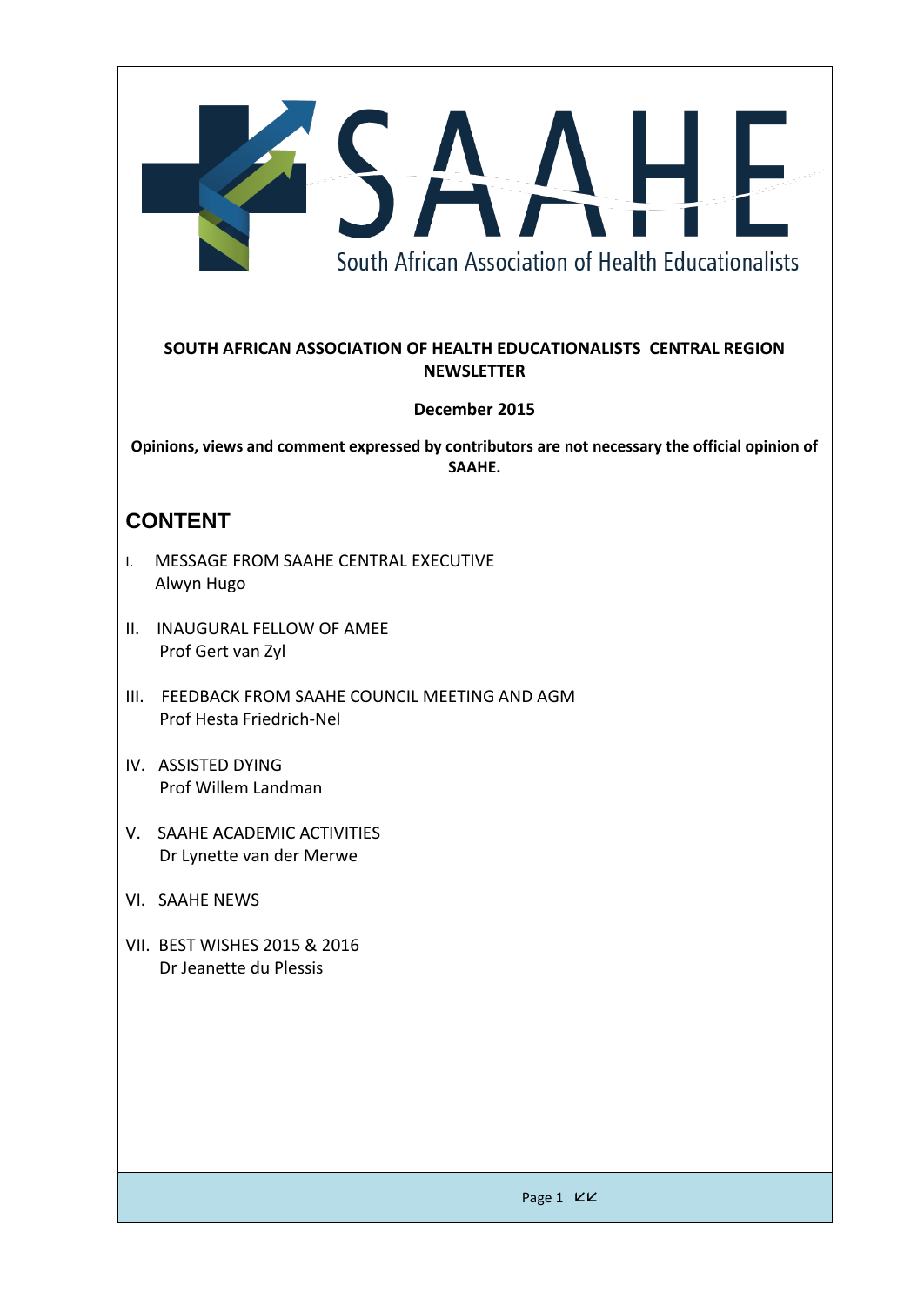| <b>MESSAGE FROM SAAHE CENTRAL EXECUTIVE</b><br>Ι.                                                                                                                                                                                                                                                                                        | There are two categories of Fellowship:<br>Associate fellowship and Full Fellowship                                                                                                                                                    |
|------------------------------------------------------------------------------------------------------------------------------------------------------------------------------------------------------------------------------------------------------------------------------------------------------------------------------------------|----------------------------------------------------------------------------------------------------------------------------------------------------------------------------------------------------------------------------------------|
| Dear Friends and Colleagues in Health Sciences Education.                                                                                                                                                                                                                                                                                |                                                                                                                                                                                                                                        |
| There are two matters that I wish bring your attention to.<br>The first matter is the new logo of SAAHE and the second<br>is to congratulate Prof Gert van Zyl on another education<br>related achievement.                                                                                                                              | Associate Fellowship recognises members of<br>AMEE who have demonstrated a consistent<br>commitment to health professions education<br>through their scholarly contributions to the<br>field. Associate fellows would typically be     |
| The new SAAHE logo:<br>SAAHE sports fresh and trendy new look. The new logo<br>was officially accepted on the 2015 National SAAHE AGM<br>in September at the Bambananie Conference.                                                                                                                                                      | academics or health professionals who have<br>been recognised as effective teachers,<br>researchers, developers and leaders in<br>education in their own institutions for a<br>period more than three years and who have               |
| Some quick information regarding the symbolism in the<br>logo. Three themes are present in the logo; first the<br>theme of Health is represented in the cross. The theme of<br>Heterogeneity and Uniqueness is represented by the two                                                                                                    | demonstrated a commitment to facilitating<br>the learning of students and junior colleagues<br>academic, clinical and/or community<br>in<br>settings.                                                                                  |
| in-twined arrows with different colours in the cross. The<br>third theme is Moving Forward, this is represented by the<br>arrows and the white waving band in the SAAHE logo text.                                                                                                                                                       | In seeking Associate Fellowship of AMEE,<br>applicants make a commitment to promote<br>scholarship in health professions education,                                                                                                    |
| <b>Congratulations to Prof Gert van Zyl:</b><br>SAAHE Central Branch would like to congratulate Prof<br>Gert van Zyl, Dean of Faculty of Health Sciences UFS on<br>his AAME Fellowship. SAAHE looks forward to the<br>contribution that Prof Gert will make in strengthening<br>SAAHE's international ties. Read Prof Gert's elaboration | including<br>ongoing<br>mentorship<br>the<br>and<br>development of more junior members of<br>AMEE who aspire to recognition at Associate<br>Fellow level. Associate Fellows are expected to<br>contribute actively to AMEE activities. |
| on the fellowship in the next item.                                                                                                                                                                                                                                                                                                      | To qualify for Associate Fellowship, applicants<br>must demonstrate that:                                                                                                                                                              |
| Alwyn Hugo                                                                                                                                                                                                                                                                                                                               |                                                                                                                                                                                                                                        |
| Vice Chair, SAAHE Central<br>$---0-0---$                                                                                                                                                                                                                                                                                                 | they are current active individual members<br>1.<br>of AMEE and have normally been for three<br>or more years (institutional membership                                                                                                |

## **II. INAUGURAL FELLOW OF AMEE**

**The Association for Medical Education in Europe (AMEE)** is a worldwide organisation with members in more than 90 countries on five continents. Members include teachers, educators, researchers, administrators, curriculum developers, deans, assessors, students and trainees in medicine and the healthcare professions.

AMEE promotes international excellence in education in the healthcare professions across the continuum of undergraduate, postgraduate and continuing education. AMEE, working with other organisations, supports teachers and institutions in their current educational activities and in the development of new approaches to curriculum planning, teaching and learning methods, assessment techniques and educational management, in response to advances in medicine, changes in healthcare delivery and patient demands and new educational thinking and techniques.

does not qualify) 2. they hold qualifications at least at Bachelors level in any academic field (or equivalent) or current registration as a health professional

- 3. they are currently actively involved in health professions education
- 4. during the last five years, they have delivered at least one presentation at an AMEE conference as first or lead author
- 5. during the past five years, they have delivered at least one other presentation as first or lead author, at an AMEE conference (not the same as 4) or other international conference on health professions education or published a scholarly article in an international peer reviewed journal in health professions education as first or lead author.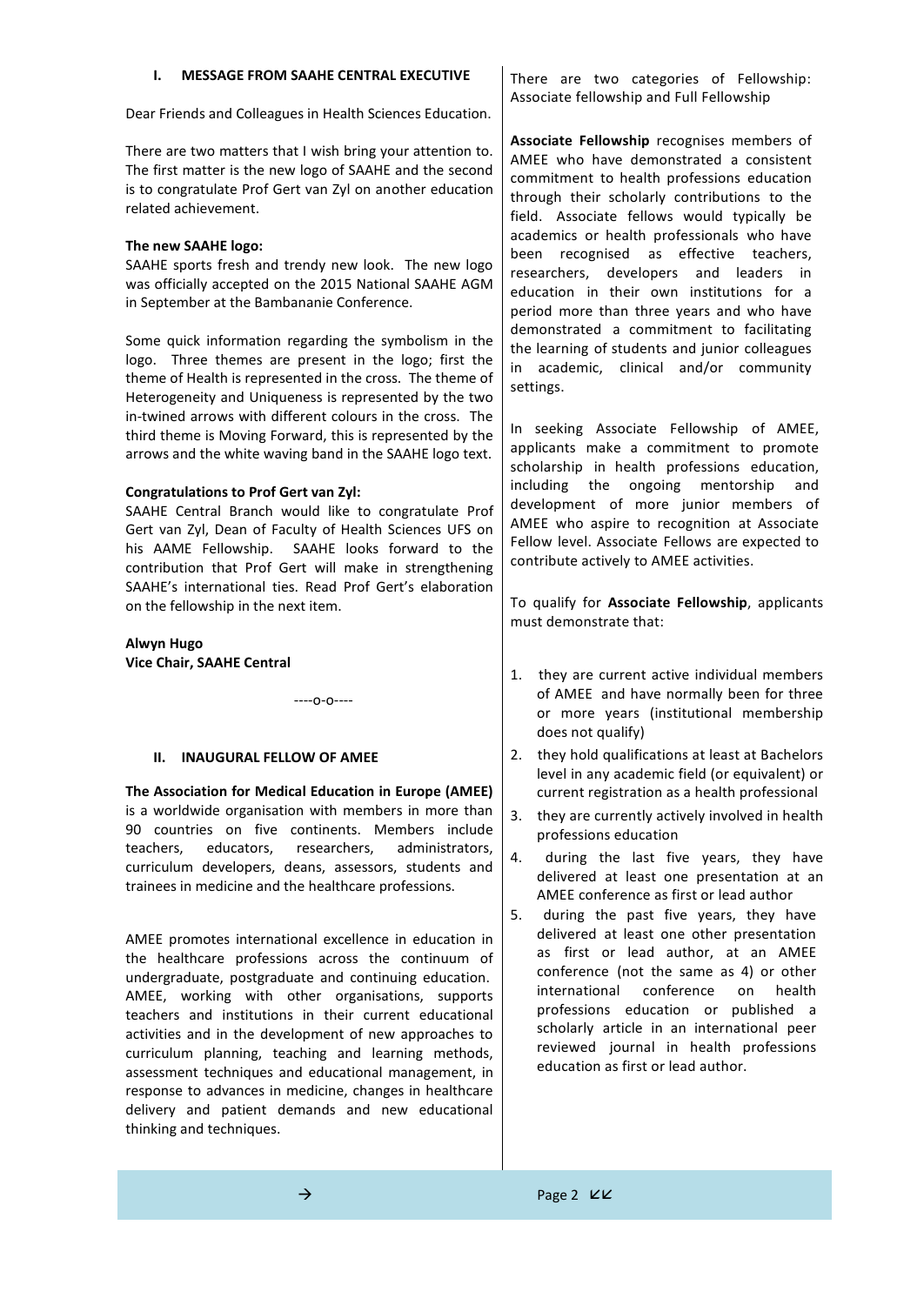**Full Fellowship** recognises members of AMEE who have demonstrated a consistent commitment to excellence in health professional education through scholarly contributions to the field over at least five years. Fellows would typically either be academics holding senior roles related to education in their own institutions for a substantive period of time (five or more years), including scholarly contributions such as leading the development of a major curriculum innovation, or clinician educators who have demonstrated very high level and continuing commitment to facilitating the learning of students and junior colleagues in clinical or community settings underpinned by appropriate scholarship, or health professional education researchers who have made significant contributions to the literature. All should be recognised by peers for their scholarly achievements at national and international level.

In seeking Fellowship of AMEE, applicants make a commitment to continue their leadership and promotion of scholarship in health professional education into the future, as well as to the ongoing mentorship and development of more junior members who aspire to recognition at Associate Fellow or Fellow level. Fellows are expected to contribute actively to AMEE activities.

To qualify for **Fellowship**, applicants must demonstrate that:

- 1. they are a current active individual member of AMEE, normally for at least five years (institutional membership does not qualify)
- 2. they hold qualifications at least at Bachelors level in any academic field (or equivalent) or current registration as a health professional
- 3. they have made major regular contributions to AMEE in the last five years
- 4. they have made a consistent, continuing high level contribution to scholarship in health professional education over at least five years, as evidenced by multiple conference presentations and multiple peer reviewed health professions journal publications as first or lead presenters and authors in the past five years, editorial contributions such as reviewer roles for health professions education journals and the mentoring of junior educators
- 5. in addition they hold qualifications in health professions education, or can show proof of a sustained and coherent programme of scholarship
- 6. they have provided significant leadership in the development of health professions education intheir own institution and nationally or internationally.

As this was the first time AMEE instituted the fellowship categories, they were called Inaugural Fellows. On a National level I was nominated by SAAHE for the Full Fellowship and received the award: Inaugural Fellow of AMEE at the September 2015 AMEE in Glasgow as one of two recipients in South Africa.

As I said to the newspapers:

"This was an enormous privilege for me to be awarded the AMEE full Fellowship as one of two South Africans to receive this honour from such a prestigious organization as AMEE. It also gives credit for the excellent work done by the team in South African Association Health Educationalists (SAAHE) and the Health Science Education team in the Faculty of Health Sciences, UFS. All the leadership, hard work and excellence over many years are acknowledged with this Fellowship awarded to me. My appreciation to colleagues that motived and inspired me during my academic journey to achieve this fellowship".

**Prof Gert van Zyl Chairperson SAAHE National**

----o-o----

## **III. FEEDBACK FROM SAAHE COUNCIL MEETING AND AGM**

The SAAHE National Council meeting was held on 12 September 2015 and the SAAHE National AGM on 13 September 2015, the following matters were addressed at the above meetings:

- 1. The mission and vision documents were finalised. The documents are available on the website.
- 2. The new logo was finalised.
- 3. Council resolved that the conferences will be allocated to the regions as follows:
	- a. 2016: Eastern Cape proposed dates are 22 to 24 June 2016.
	- b. 2017: Northern region (NWU)
	- c. 2018: KZN
	- d. 2019: Central region
- 4. The constitution was updated and will be approved at the conference AGM in 2016.
- 5. A revision of the distinguished educator process, criteria and scoring rubric will be approved in February 2016. The names of the recipients with a brief description will be added to the website. In addition, a proposal for a research award will discussed at the next council meeting.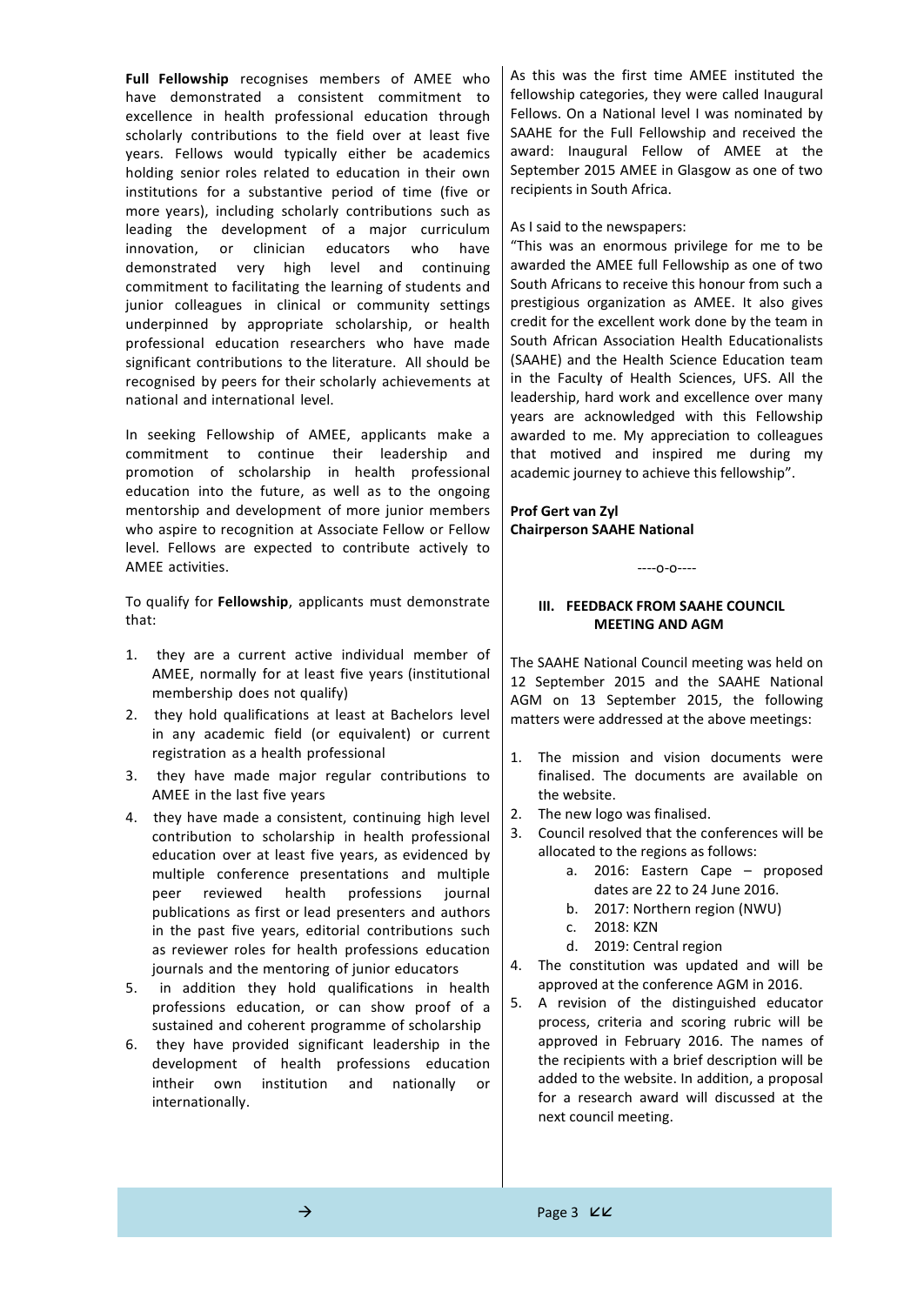- 6. A revision of the distinguished educator process, criteria and scoring rubric will be approved at the next council meeting in February 2016. The names of the recipients with a brief description will be added to the website. In addition, a proposal for a research award will discussed at the next council meeting.
- 7. A special interest group namely 'The forum for rural development' was approved.

# **Prof Hesta Friedrich-Nel Chairperson SAAHE Central Branch**

----o-o----

## **IV. ASSISTED DYING: THE DEBATE IN SOUTH AFRICA FOLLOWING THE FABRICIUS RULING**

The following is a summary of Prof Willem Landman's presentation to SAAHE Central on 5 August 2015.

## **1. Terminology**

- a. Assisted dying/"bystanddood"
- b. Physician-assisted suicide (PAS)
- c. Voluntary active euthanasia (VAE)

## **2. South Africa-specific issues**

- a. The legal framework
- b. The socio-economic context
- **3. Two types of ethical issues**
	- a. Ethics of assisted dying
	- b. Ethics of legalising (decriminalising) assisted dying

## **4. Legal position pre-Constitution**

- a. Common-law crimes (murder; culpable homicide)
- b. Case law: *Hartmann* (1975)

## **5. Legal position post-Constitution**

- a. Remain common-law crimes
- b. South African Law Commission (SALC) report (1998)
- c. No developments 1998-2014
- d. Stransham-Ford case (2015)
- e. Supreme Court of Appeal (SCA) (December 2015); appeal to Constitutional Court?

### **6. Four end-of-life medical practices addressed by SALC**

- a. Terminal pain management
- b. Withholding and withdrawal of potential lifesustaining treatment ("passive euthanasia")
- c. Advance directives (Living will; Durable power of attorney for healthcare)
- d. Assisted dying (assisted suicide; voluntary active euthanasia)

## **7. Basis for Dignity SA's support for the court application**

- a. Ethical values
- b. Virtues
- c. Constitutional rights
- d. Draft legislation in SALC report

## **8. Effect of Fabricius ruling**

- a. Common law unconstitutional
- b. In each case relief will depend on the facts
- c. "Cause of action" established
- d. The law has already changed

## **9. Parameters of public debate in a constitutional democracy**

- a. Public policy should reflect the spirit, values and rights of the Constitution
- b. The problematic approach of the Minister of Health
- **10. Arguments against assisted dying in the public debate – And strong rebuttals**
	- a. Contrary to professional duties of medical practitioners
	- b. Contrary to God's will
	- c. Prohibited by right to life (s. 10)
	- d. Slippery slope (consequences)
	- e. Abuse of law (consequences)
	- f. Cannot be implemented in South Africa (consequences)
	- g. The poor will be excluded (consequences)
	- h. "Commit suicide on your own"
	- i. Accept as inevitable and acquiesce with terminal suffering; palliative care
	- j. Moral difference between active and passive interventions

## **11. Summary remarks about the public debate**

- a. Accept Constitution as highest authority b. Minister of Health peddles his own
	- interpretations of the rights to life and dignity
- **12. Basis for Dignity SA's support for the court application**
	- a. Ethical values
	- b. Virtues
	- c. Constitutional rights
	- d. Draft legislation in SALC report

## **Prof Willem Landman**

### ----o-o----

## V. **SAAHE ACADEMIC ACTIVITIES: Looking Back, Planning Ahead**

During 2015, SAAHE Central region presented a variety of activities topical in teaching and learning for health sciences educators.

In March 2015, Dr Deirdre van Jaarsveldt from the Centre of Teaching and Learning at the UFS, presented an interactive, reflective and engaging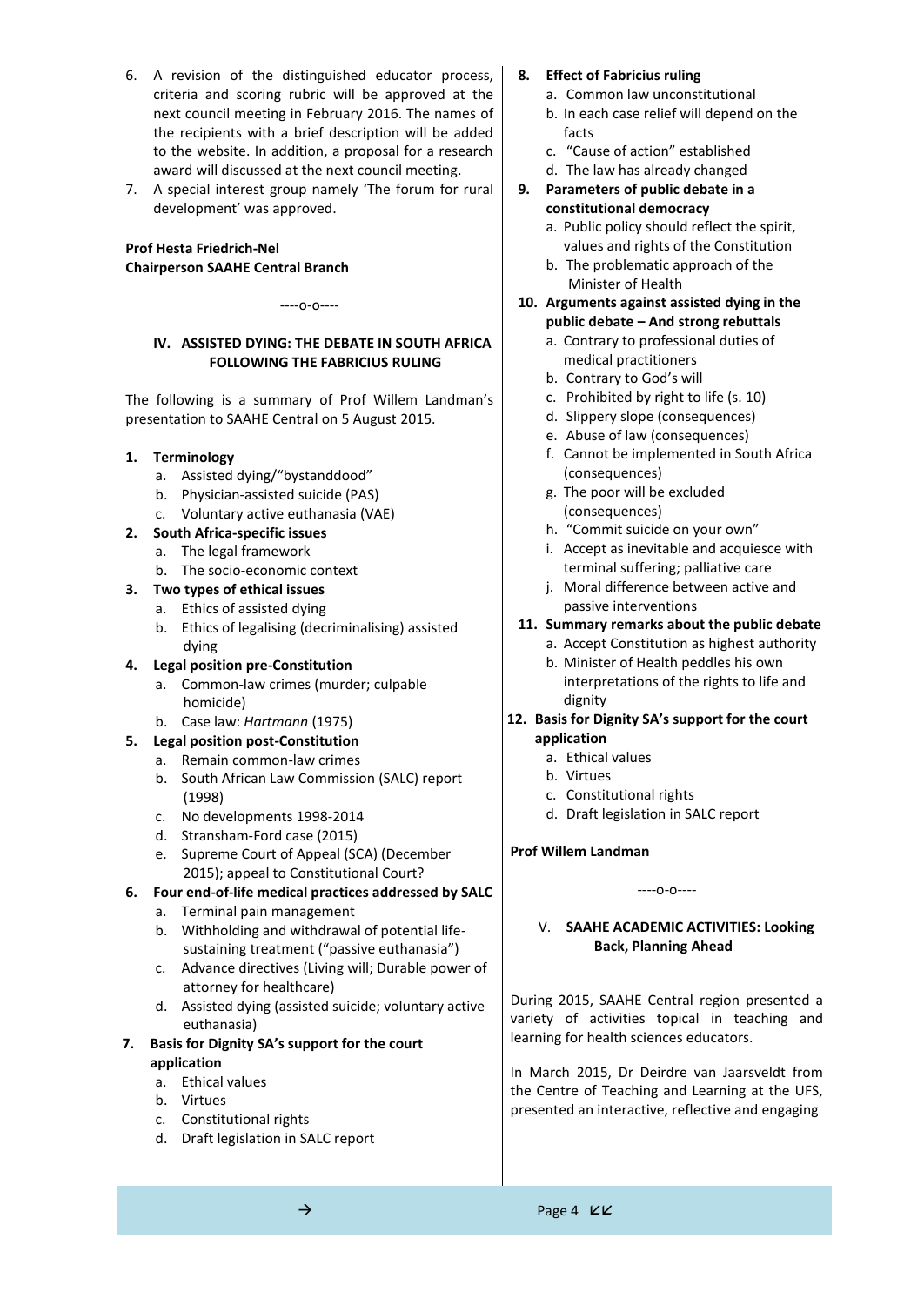session on *Inclusive Learning Environments*. Attendees had the opportunity to work hands-on in an authentic classroom setting on how to ensure that all students are engaged and have the opportunity to participate in truly democratic learning spaces. As quoted by Deirdre: "*Being guided by values or dispositions such as equality, mutuality and humility, …. we may start succeeding in creating a learning environment in which everybody feels safe, capable and accepted, where we all can thrive.*"

In May 2015, Dr Lis Lange, deputy vice-chancellor academic from the UFS, presented an excellent and thought provoking lecture on *Educational Leadership in the 21st century*, challenging all participants to re- think and re-examine their concepts of leadership and our purpose in terms of graduating health professionals who see themselves as citizens in a community. She urged attendees to try to be more than just leaders, but to inculcate the value that a moral life can only be lived in a just society.

In August 2015, we were privileged to host the wellknown Prof Willem Landman (Past director:Ethics SA). He presented on the topic *Assisted Dying*, and the implications of the Fabricius ruling in the South African legal and healthcare climate. A record-breaking number of attendees thoroughly enjoyed and participated in lively discussions on this controversial topic. A summary of his presentation is also available in this newsletter.

We are planning a bumper programme in 2016, focusing on the **A,B,C**'s in health science education.

**A: Advances:** The March meeting will host the annual AGM (2016 will also mean election of a new management committee) as well as the latest and greatest in terms of innovations and ideas in health sciences education.

**B: Best practices:** The May meeting will focus on the "how to's" of some of the latest approaches, including inter-professional education

**C: Controversies:** Pressures and threats professional educators face will be discussed in the last SAAHE meeting for 2016.

Thanks to loyal support and attendance by our regular SAAHE members and guests, we enjoyed a 2015 characterised by intellectual challenge and growth. We look forward to what 2016 has to offer, and invite you to become part of the vibrant, thinking, talking, caring and learning community that is SAAHE in the Free State.

## **Dr Lynette van der Merwe Academic Portfolio SAAHE Central**

 $---O-O---$ 

#### **VI. SAAHE NEWS**

#### **1. SAAHE National Conference 2016**

The 2016 SAAHE National conference takes place 22 to 24 June 2016 in Port Elizabeth. The conference theme is **Transformative Health Education in Motion**. Visit the web site [http://www.saaheconf.co.za](http://www.saaheconf.co.za/) for more information.

## **2. SAAHE Central Branch Annual General Meeting 2016**

The SAAHE Central branch AGM will take place in March 2016. Advice on vacancies and call for nominations to the executive committee will be communicated at the end of January 2016.

### **3. SAAHE Web Presence**

The SAAHE web site can be accessed at [http://saahe.org.za/.](http://saahe.org.za/) The web site has branch specific areas under the link Regional Branches. The newsletters from the Central branch are hosted on this site. Access to information such as the SAAHE constitution is available through the web site.

#### **4. Registering as a SAAHE Member**

In order to compile a national members database SAAHE National request registration on the web site. Registration is free but it will help to manage a national communication and interest database. Please register at <http://saahe.org.za/register/>

## **5. Contribute to the SAAHE Central Region Newsletter**

All members are invited to present inputs for the SAAHE Central Region newsletter. Contributions may be in the form of an article or a summary of an academic activity. Members may present contributions that were compiled by teams; you do not even have to do it on your own! Contributions may be send to Alwyn Hugo at [Gnanaph@ufs.ac.za](mailto:Gnanaph@ufs.ac.za)

----o-o----

#### **VII. BEST WISHES**

We are nearing the end of 2015 which has gone by; it seems, 'with a blink of the eye'. For some, it has been a very rewarding year and for some it was less rewarding, but whatever the case, when each of us look back on 2015, the blessings will surely still outnumber the less pleasant events in our lives.